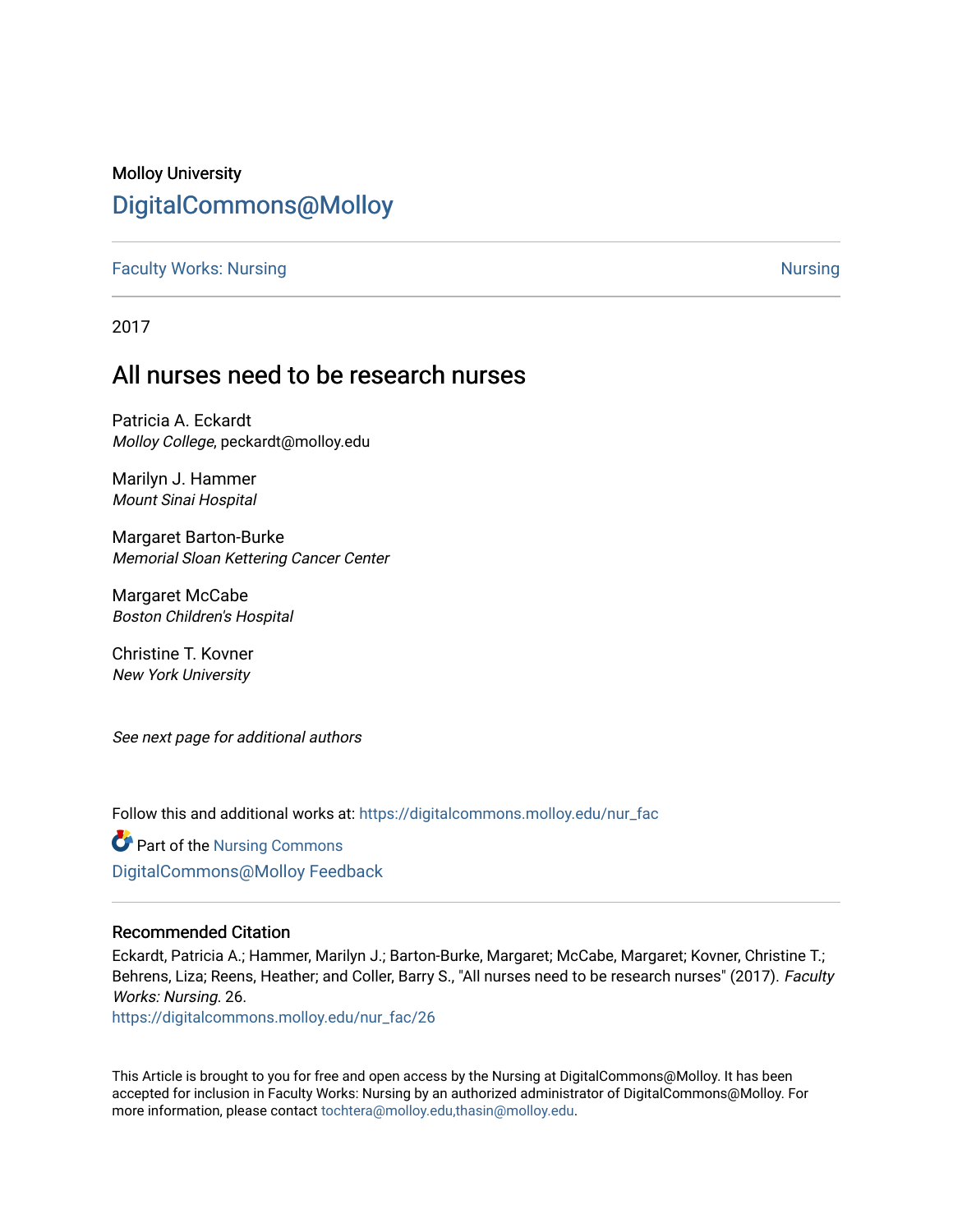### Authors

Patricia A. Eckardt, Marilyn J. Hammer, Margaret Barton-Burke, Margaret McCabe, Christine T. Kovner, Liza Behrens, Heather Reens, and Barry S. Coller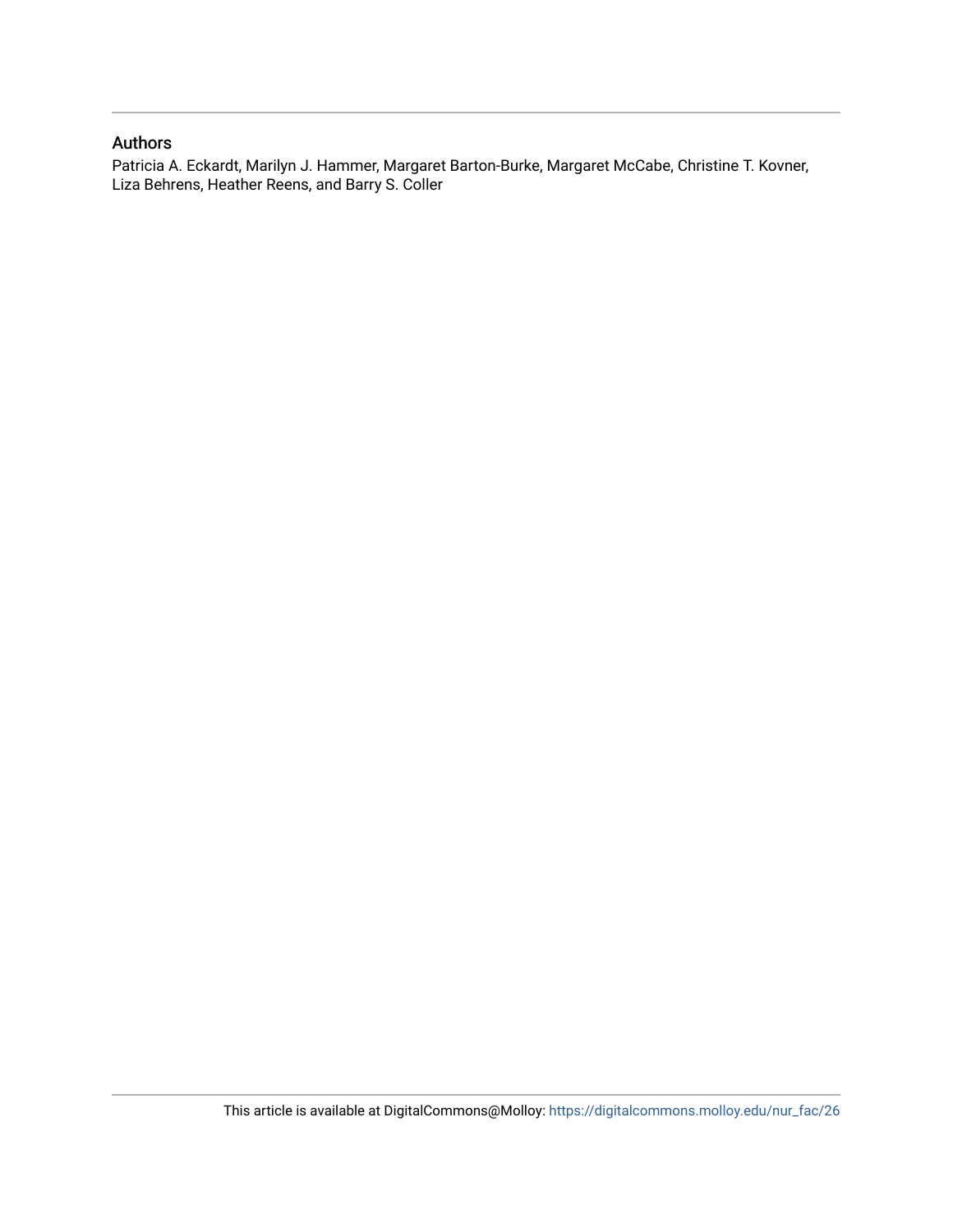# Journal of Clinical and Translational Science



### EDUCATION SPECIAL COMMUNICATION

# All nurses need to be research nurses

Patricia Eckardt<sup>1,2\*</sup>, Marilyn J. Hammer<sup>3</sup>, Margaret Barton-Burke<sup>4,5</sup>, Margaret McCabe<sup>6,7</sup>, Christine T. Kovner<sup>8,9</sup>, Liza Behrens<sup>10</sup>, Heather Reens<sup>11</sup> and Barry S. Coller<sup>12</sup>

- <sup>1</sup> Heilbrunn Family Center for Research Nursing, The Rockefeller University, New York, NY, USA
- <sup>2</sup> Molloy College, Rockville Centre, NY, USA
- 3 Research & Evidence Based Practice, Mount Sinai Hospital, New York, NY, USA
- <sup>4</sup> Oncology Nursing Society, Pittsburgh, PA, USA
- <sup>5</sup> Nursing Research, Memorial Sloan Kettering Cancer Center, New York, NY, USA
- International Association of Clinical Research Nurses, Pittsburgh, PA, USA
- <sup>7</sup> Nursing Research, Medicine Patient Services, Boston Children's Hospital, Boston, MA, USA  $^8$  Rory Meyers College of Nursing, New York University, New York, NY, USA
- 
- <sup>9</sup> School of Medicine, New York University, New York, NY, USA
- <sup>10</sup> Program for Person Centered Living Systems of Care College of Nursing, The Pennsylvania State University, University Park, State College, PA, USA <sup>11</sup> Molloy College, Rockville Centre, NY, USA **11**<br><sup>11</sup> Molloy Colleg
- 
- 

Journal of Clinical and Translational Science (2017), 1, pp. 269-270 doi:10.1017/cts.2017.294

Introduction. Nurses are critical to the research enterprise. However all nurses are not prepared to participate as members of the research team since education and training in clinical research nursing and nurse-specific Good Clinical Practice are not consistently included in nursing curricula. The lack of nurse education and training in clinical research and Good Clinical Practice leaves research participants vulnerable with a nursing workforce that is not prepared to balance fidelity to protocol and patient quality care and safety.

Methods. A collaborative network of nurses within Clinical and Translational Science Awards and beyond was established to address this education and training need. Over a 2-year period, using expert opinion, Delphi methods, and measures of validity and reliability the team constructed curriculum and knowledge test items.

Results. A pilot modular electronic curriculum, including knowledge pretest and post-tests, in clinical research nursing and nurse-specific Good Clinical Practice competencies was developed.

Conclusions. As the scope and setting of clinical research changes, it is likely that all practicing nurses, regardless of their practice setting or specialty, will care for patients on research protocol, making all nurses, in essence, clinical research nurses. The curriculum developed by this protocol will address that workforce education and training need.

Received 9 August 2017; Accepted 18 August 2017; First published online 16 November 2017

Key words: Clinical research nursing, nurse-specific GCP competencies, translational workforce development, NCATS enhance clinical research professionals' training and qualification (ECRPTQ), clinical research nursing education and professional development program.

### Introduction

The clinical research nurse (CRN) plays a vital tripartite role in the research enterprise, serving simultaneously as an expert nursing care giver, a member of the scientific team conducting the study, and as the research participants' advocate who insures that the informed consent process extends throughout the study [\[1\]](#page-3-0). In the United States, clinical

research nursing as a discipline began under the direction of Ms. Nancy Ellicott at the Rockefeller Institute Hospital in 1910 and then extended out in the 1950s and 1960s through the NIH Clinical Center and the academic medical centers participating in the NIH-supported General Clinical Research Center (GCRC) program [[2](#page-3-0)]. These small specialized units provided focused education to nurses on the requisite skills, including intense observation to identify the earliest signs of adverse events; advanced technical proficiency and fastidious recordkeeping; precise timing of sample collection and sample preparation; and conformity with the complex regulations that have to be met for research data to support applications for new drugs, biologics, and devices from the Food and Drug Administration.

A number of developments highlight the limitations and deficiencies in this previous model that require action to insure that the nursing workforce is prepared to support the evolving changes in the clinical research enterprise. These include the dramatic increase in the number of research participants; the movement of clinical trials out of

© The Association for Clinical and Translational Science 2017. This is an Open Access article, distributed under the terms of the Creative Commons Attribution licence http://creativecommons.org/licenses/by/4.0/), which permits unrestricted re-use, distribution, and reproduction in any medium, provided the original work is properly cited.

<sup>\*</sup> Address for correspondence: P. Eckardt, Ph.D., R.N., Heilbrunn Family Center for Research Nursing, The Rockefeller University, 1230 York Avenue, New York, NY 10065, USA. (Email: [peckardt@rockefeller.edu](mailto:peckardt@rockefeller.edu))